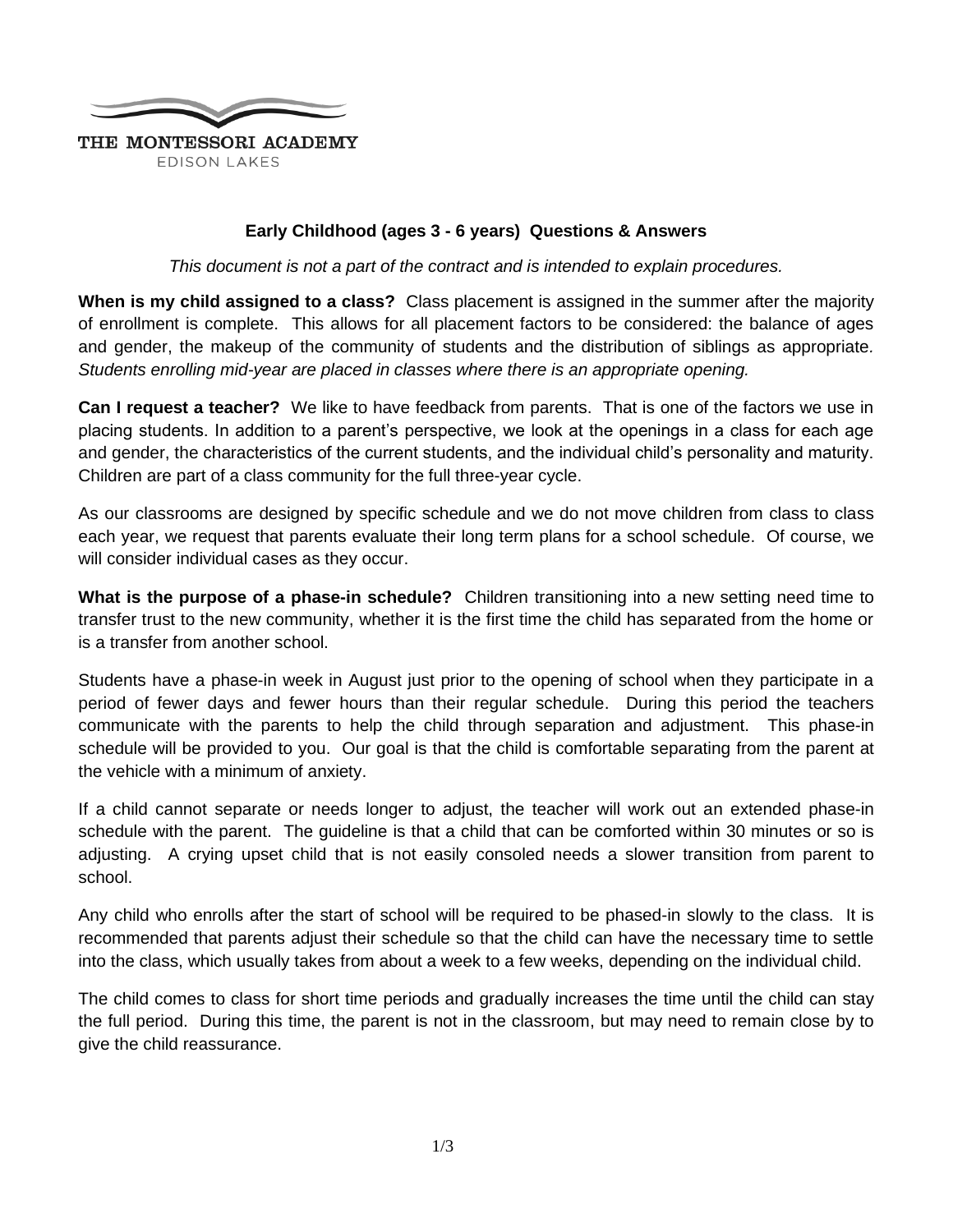**Must my child be toilet trained?** In order to enroll in the Early Childhood classes (ages 3 through 6), children must be toilet trained and able to use the toilet independently. Pull-ups and diapers are not permitted. All children must wear underwear while at school.

We anticipate that children will have toilet accidents occasionally, and therefore request that a full set of extra clothing be at school at all times.

**What is the purpose of mixed-age groups in Montessori classes?** The Montessori levels of development are organized around common characteristics and the design of a learning environment that meets those social, emotional, physical and intellectual characteristics. The Early Childhood period of 3 through 6 years is one of sensory-motor explorations and concrete learning. It is when the foundations for trust, order, social relations and preparation for later academic education are established. The children need a consistent social setting in which to experience peaceful problem solving, cooperation and leadership. Since children develop at different rates and retain skills when they learn and teach peers, the mixed age class provides the best setting to help a child fill their individual potential.

**Why are the five year old (kindergarten age) students in a class with the three and four year olds?** The Montessori program is organized by developmental cycles according to specific characteristics of the child and instructional methodology. The environment for the Early Childhood child takes into account variables in the development of social/emotional, physical and intellect that occurs over the cycle. We believe the emerging social skills, developing independence and confidence and the habits of learning are foundations for academic skills. Children learn best when they work with a diverse age group as all three year olds are neither at the same place nor all five year olds at the same place in all areas of growth. Children acquire social skills, self-confidence and leadership as well as retain knowledge longer when they can share information and experiences with each other. *Remember, even adults do not live or work with only single age groups.*

**What supplies do children need for school?** TMA provides all classroom materials and supplies for the students. We give them a school tote bag of sufficient size to carry all necessary items to and from school. Students need to bring a complete change of clothes in a Ziploc bag (shirt, pants, underwear and socks) along with croc-style shoes that will be left at school. *Children do not bring back packs to school at this level. We do not have adequate space to hang or store the backpacks.*

**What are the Arrival/Dismissal Procedures?** Each family is given a carpool sign and will receive detailed driving procedures. Parents stay in the car and the staff will assist as the children exit their cars and walk to the building. *Arrival is from 8:20 a.m. – 8:30 a.m.\**

The staff will escort the children to their cars at dismissal (11:30 a.m. - 11:40 a.m. or 3:15 p.m. – 3:25 p.m.). The carpool sign should be displayed in the car window to facilitate dismissal. Drivers remain in the car and the staff will assist children into the car.

**\*Any Toddler/Early Childhood student arriving after 8:30 a.m. will have to wait in the front office with their parent until 9:00 a.m. (or the next half hour after their arrival), then they'll be escorted to their classroom by a staff member. Students will only be allowed to come into the classroom on the half hour (9:00, 9:30, 10:00, etc.).** *PLEASE DO NOT* **knock on classroom doors for entrance. Teachers need to focus attention on the beginning morning responsibilities so it's always best to be on time.**